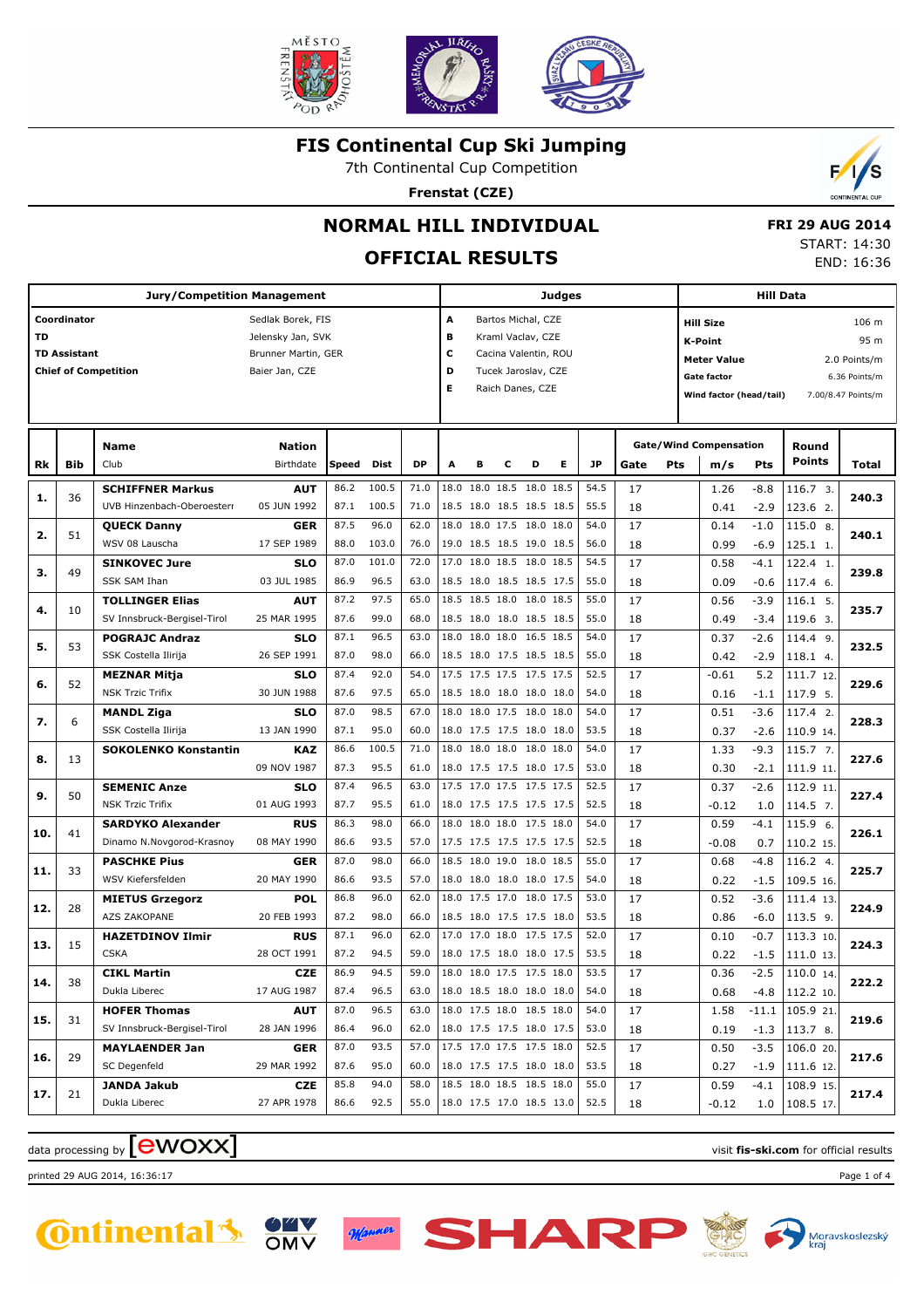

7th Continental Cup Competition

**Frenstat (CZE)**



### **NORMAL HILL INDIVIDUAL**

## **OFFICIAL RESULTS**

 **FRI 29 AUG 2014** START: 14:30 END: 16:36

|           |            |                             |                                   |       |      |           |   |   |                          |   |                          |           |      |            |                                      |        |                        | END. 10.3    |
|-----------|------------|-----------------------------|-----------------------------------|-------|------|-----------|---|---|--------------------------|---|--------------------------|-----------|------|------------|--------------------------------------|--------|------------------------|--------------|
| <b>Rk</b> | <b>Bib</b> | <b>Name</b><br>Club         | <b>Nation</b><br><b>Birthdate</b> | Speed | Dist | <b>DP</b> | A | в | c                        | D | Е                        | <b>JP</b> | Gate | <b>Pts</b> | <b>Gate/Wind Compensation</b><br>m/s | Pts    | Round<br><b>Points</b> | <b>Total</b> |
|           |            | <b>KANTYKA Przemyslaw</b>   | POL                               | 87.3  | 93.0 | 56.0      |   |   | 17.5 17.5 17.0 17.0 17.5 |   |                          | 52.0      | 17   |            | 0.21                                 | $-1.5$ | 106.5 19.              |              |
| 18.       | 39         | Lks Klimczok bystra         | 15 DEC 1996                       | 87.8  | 90.5 | 51.0      |   |   |                          |   | 17.5 17.5 17.0 17.5 17.5 | 52.5      | 18   |            | $-0.27$                              | 2.3    | 105.8 20.              | 212.3        |
|           |            | <b>ZHAPAROV Marat</b>       | <b>KAZ</b>                        | 86.8  | 95.0 | 60.0      |   |   | 17.5 17.0 17.0 17.0 17.0 |   |                          | 51.0      | 17   |            | 0.46                                 | $-3.2$ | 107.8 17.              |              |
| 19.       | 43         |                             | 25 AUG 1985                       | 87.2  | 90.5 | 51.0      |   |   |                          |   | 17.5 17.0 17.0 17.0 19.0 | 51.5      | 18   |            | $-0.20$                              | 1.7    | 104.2 21.              | 212.0        |
|           | 42         | <b>MAYLAENDER Dominik</b>   | GER                               | 86.8  | 92.0 | 54.0      |   |   | 17.5 17.5 17.0 17.0 17.5 |   |                          | 52.0      | 17   |            | 0.35                                 | $-2.4$ | 103.6 24.              | 210.7        |
| 20.       |            | SC Degenfeld                | 20 MAR 1995                       | 86.5  | 93.0 | 56.0      |   |   | 17.5 17.5 17.0 17.5 17.5 |   |                          | 52.5      | 18   |            | 0.20                                 | $-1.4$ | 107.1 19.              |              |
| 21.       | 18         | <b>WANGLER Niklas</b>       | <b>GER</b>                        | 86.4  | 95.0 | 60.0      |   |   | 18.0 17.5 17.5 17.5 18.0 |   |                          | 53.0      | 17   |            | 0.80                                 | $-5.6$ | 107.4 18.              | 209.3        |
|           |            | Sz Breitnau                 | 21 MAR 1993                       | 86.7  | 89.0 | 48.0      |   |   |                          |   | 17.0 17.0 17.0 17.0 17.0 | 51.0      | 18   |            | $-0.34$                              | 2.9    | 101.9 23.              |              |
| 22.       | 26         | <b>ASCHENWALD Philipp</b>   | <b>AUT</b>                        | 84.0  | 90.0 | 50.0      |   |   | 17.5 17.0 17.0 17.5 17.5 |   |                          | 52.0      | 17   |            | 0.16                                 | $-1.1$ | 100.9 26.              | 209.1        |
|           |            | SC Mayerhofen-Tirol         | 12 NOV 1995                       | 87.2  | 95.5 | 61.0      |   |   | 18.0 17.5 17.5 17.5 18.0 |   |                          | 53.0      | 18   |            | 0.83                                 | $-5.8$ | 108.2 18.              |              |
| 23.       | 47         | <b>LEJA Krzysztof</b>       | <b>POL</b>                        | 86.4  | 87.5 | 45.0      |   |   | 17.0 17.0 17.0 17.0 17.5 |   |                          | 51.0      | 17   |            | $-0.91$                              | 7.7    | 103.7 23.              | 204.9        |
|           |            | AZS ZAKOPANE                | 21 FEB 1996                       | 86.2  | 91.0 | 52.0      |   |   |                          |   | 18.0 17.5 17.5 17.0 17.5 | 52.5      | 18   |            | 0.47                                 | $-3.3$ | 101.2 24.              |              |
| 24.       | 48         | <b>KALINITSCHENKO Anton</b> | <b>RUS</b>                        | 86.7  | 87.5 | 45.0      |   |   | 17.5 16.5 17.5 17.5 17.0 |   |                          | 52.0      | 17   |            | $-0.34$                              | 2.9    | 99.9 29.               | 202.2        |
|           |            |                             | 22 JUL 1982                       | 86.7  | 92.0 | 54.0      |   |   | 17.5 17.0 16.5 17.0 17.0 |   |                          | 51.0      | 18   |            | 0.38                                 | $-2.7$ | 102.3 22.              |              |
| 25.       | 35         | <b>DREHER Michael</b>       | <b>GER</b>                        | 86.2  | 92.5 | 55.0      |   |   | 17.5 18.0 17.5 18.0 18.0 |   |                          | 53.5      | 17   |            | 0.79                                 | $-5.5$ | 103.0 25.              | 201.2        |
|           |            | Sc Oberstdorf               | 30 JAN 1993                       | 86.5  | 89.0 | 48.0      |   |   |                          |   | 17.0 17.0 17.0 17.0 17.0 | 51.0      | 18   |            | 0.11                                 | $-0.8$ | 98.2 25.               |              |
| 26.       | 4          | <b>SAKALA Filip</b>         | <b>CZE</b>                        | 86.8  | 93.0 | 56.0      |   |   | 17.0 17.0 17.5 17.0 17.5 |   |                          | 51.5      | 17   |            | 0.37                                 | $-2.6$ | 104.9 22.              | 200.0        |
|           |            | Tj Frenstat pod radhostem   | 21 MAY 1996                       | 86.3  | 88.0 | 46.0      |   |   |                          |   | 17.0 16.5 16.5 17.0 17.0 | 50.5      | 18   |            | 0.20                                 | $-1.4$ | 95.1 28.               |              |
| 27.       | 20         | <b>ALTENBURGER Florian</b>  | <b>AUT</b>                        | 85.9  | 91.5 | 53.0      |   |   | 17.5 17.0 17.5 17.5 18.5 |   |                          | 52.5      | 17   |            | 0.88                                 | $-6.2$ | 99.3 30.               | 196.5        |
|           |            | SC Seekirchen-Salzburg      | 02 NOV 1993                       | 85.9  | 88.5 | 47.0      |   |   |                          |   | 17.5 17.0 17.0 17.5 17.5 | 52.0      | 18   |            | 0.25                                 | $-1.8$ | 97.2 26.               |              |
| 28.       | 19         | <b>JOHNSON Anders</b>       | <b>USA</b>                        | 87.1  | 91.0 | 52.0      |   |   | 17.5 17.0 17.5 17.0 17.0 |   |                          | 51.5      | 17   |            | 0.46                                 | $-3.2$ | 100.3 28.              | 196.0        |
|           |            |                             | 23 APR 1989                       | 87.3  | 88.5 | 47.0      |   |   | 17.5 17.0 17.5 17.5 17.0 |   |                          | 52.0      | 18   |            | 0.47                                 | $-3.3$ | 95.7 27.               |              |
| 29.       | 11         | <b>ZAPOTOCZNY Andrzei</b>   | POL                               | 86.8  | 92.0 | 54.0      |   |   | 18.0 17.5 17.5 17.5 17.5 |   |                          | 52.5      | 17   |            | 0.80                                 | $-5.6$ | 100.9 26.              | 195.6        |
|           |            | <b>AZS ZAKOPANE</b>         | 16 OCT 1991                       | 87.6  | 88.5 | 47.0      |   |   |                          |   | 16.0 16.5 17.0 16.5 15.5 | 49.0      | 18   |            | 0.19                                 | $-1.3$ | 94.7 29.               |              |
| 30.       | 8          | <b>PODZORSKI Lukasz</b>     | <b>POL</b>                        | 86.7  | 96.5 | 63.0      |   |   | 18.0 17.5 17.5 17.5 18.0 |   |                          | 53.0      | 17   |            | 1.03                                 | $-7.2$ | 108.8 16.              | 193.6        |
|           |            | KS Wisla Wisla              | 25 JAN 1996                       | 87.1  | 83.5 | 37.0      |   |   |                          |   | 17.0 16.5 16.5 16.5 17.0 | 50.0      | 18   |            | 0.31                                 | $-2.2$ | 84.8 30.               |              |
|           |            |                             |                                   |       |      |           |   |   |                          |   |                          |           |      |            |                                      |        |                        |              |

|     |                | Not qualified for final round                         |                           |      |      |      |                          |  |      |    |         |        |      |
|-----|----------------|-------------------------------------------------------|---------------------------|------|------|------|--------------------------|--|------|----|---------|--------|------|
| 31. | 9              | <b>PRISLIC Ernest</b><br>SK Zagorje                   | <b>SLO</b><br>30 SEP 1993 | 86.6 | 90.0 | 50.0 | 17.5 17.0 17.0 17.5 17.0 |  | 51.5 | 17 | 0.40    | $-2.8$ | 98.7 |
| 32. | 32             | <b>STURSA Vojtech</b><br>Dukla Liberec                | <b>CZE</b><br>03 AUG 1995 | 87.0 | 92.0 | 54.0 | 17.5 17.5 18.5 17.5 17.5 |  | 52.5 | 17 | 1.20    | $-8.4$ | 98.1 |
| 33. | 45             | <b>GRIGOLI Marco</b><br>Alpina St. Moritz             | <b>SUI</b><br>27 APR 1991 | 86.6 | 87.5 | 45.0 | 17.5 16.5 17.0 17.0 17.0 |  | 51.0 | 17 | $-0.24$ | 2.0    | 98.0 |
| 34. | 30             | <b>DELLASEGA Diego</b><br>G.S. FIAMME ORO MOENA       | <b>ITA</b><br>04 DEC 1990 | 87.0 | 90.0 | 50.0 | 17.5 17.0 17.5 17.0 17.5 |  | 52.0 | 17 | 0.74    | $-5.2$ | 96.8 |
| 35. | 37             | <b>CECON Federico</b><br>SCI C.A.I. MONTE LUSSARI A.S | <b>ITA</b><br>11 JUN 1994 | 86.6 | 88.5 | 47.0 | 17.0 17.0 16.5 17.0 17.0 |  | 51.0 | 17 | 0.64    | $-4.5$ | 93.5 |
| 36. | 22             | <b>FRIBERG Christian</b><br>Saint Paul Ski Club       | <b>USA</b><br>08 SEP 1994 | 86.4 | 87.0 | 44.0 | 17.0 17.5 16.0 17.0 17.5 |  | 51.5 | 17 | 0.42    | $-2.9$ | 92.6 |
| 37. | $\overline{7}$ | <b>VARESCO Daniele</b><br>U.S. DOLOMITICA A.S.D.      | ITA<br>25 JUL 1995        | 86.6 | 87.0 | 44.0 | 17.0 17.0 17.0 17.0 18.0 |  | 51.0 | 17 | 0.40    | $-2.8$ | 92.2 |

# data processing by **CWOXX** and  $\blacksquare$  and  $\blacksquare$  and  $\blacksquare$  and  $\blacksquare$  and  $\blacksquare$  and  $\blacksquare$  and  $\blacksquare$  and  $\blacksquare$  and  $\blacksquare$  and  $\blacksquare$  and  $\blacksquare$  and  $\blacksquare$  and  $\blacksquare$  and  $\blacksquare$  and  $\blacksquare$  and  $\blacksquare$  and  $\blacksquare$  and  $\blacks$

printed 29 AUG 2014, 16:36:17 Page 2 of 4







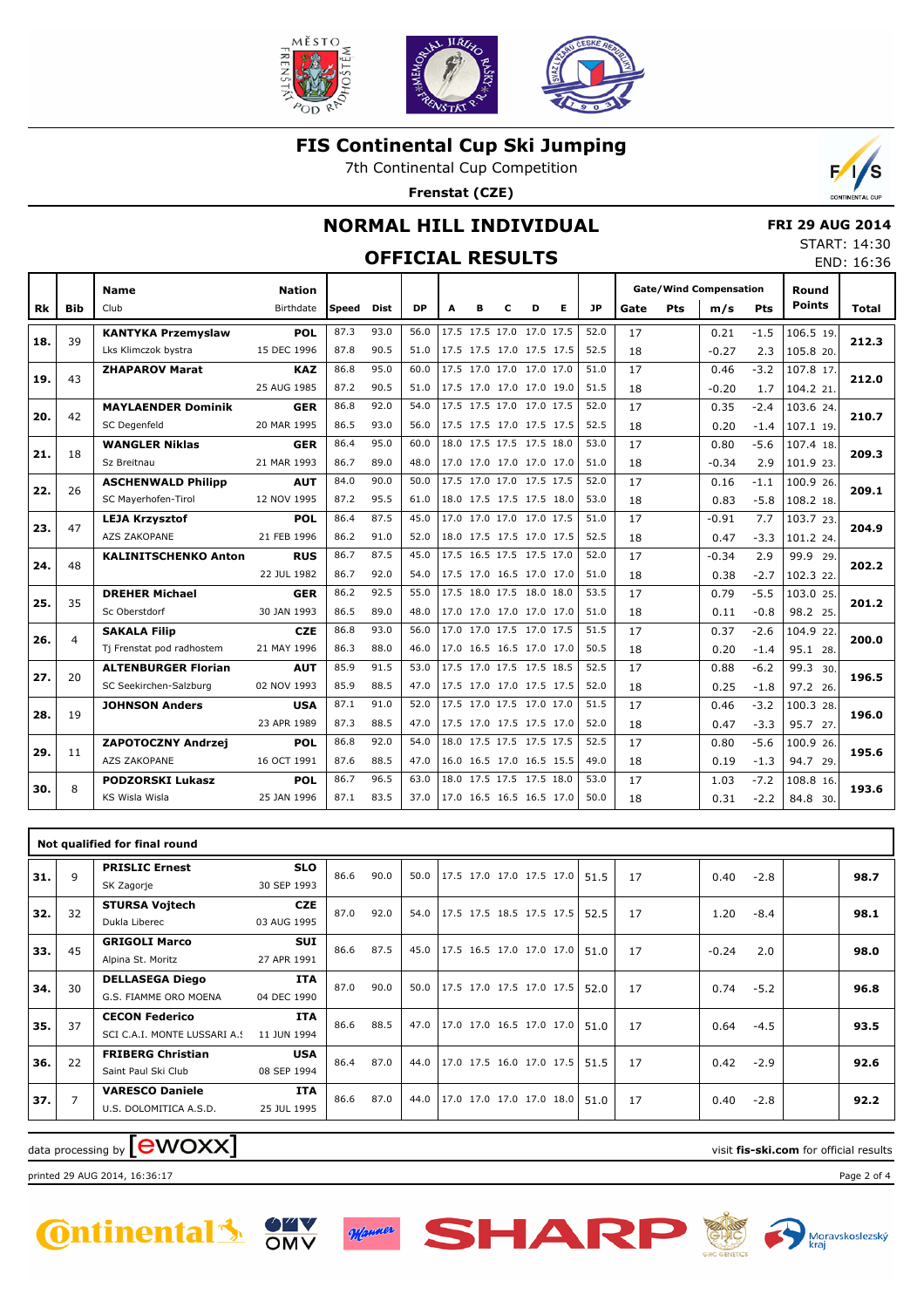

7th Continental Cup Competition

**Frenstat (CZE)**



### **NORMAL HILL INDIVIDUAL**

## **OFFICIAL RESULTS**

 **FRI 29 AUG 2014** START: 14:30

|           |                |                                                    |                            |       |      | <b>OFFICIAL RESULTS</b> |   |                          |   |   |   |           |      |            |                                      |            |                        | END: 16:36 |
|-----------|----------------|----------------------------------------------------|----------------------------|-------|------|-------------------------|---|--------------------------|---|---|---|-----------|------|------------|--------------------------------------|------------|------------------------|------------|
| <b>Rk</b> | <b>Bib</b>     | <b>Name</b><br>Club                                | <b>Nation</b><br>Birthdate | Speed | Dist | <b>DP</b>               | A | в                        | c | D | Е | <b>JP</b> | Gate | <b>Pts</b> | <b>Gate/Wind Compensation</b><br>m/s | <b>Pts</b> | Round<br><b>Points</b> | Total      |
| 38.       | 34             | <b>EGGENHOFER Markus</b><br>SC Bischofshofen       | <b>AUT</b><br>11 DEC 1987  | 87.0  | 86.0 | 42.0                    |   | 17.0 16.0 17.5 17.0 17.0 |   |   |   | 51.0      | 17   |            | 0.64                                 | $-4.5$     |                        | 88.5       |
| 39.       | 46             | <b>EGLOFF Luca</b><br>Grabserberg                  | <b>SUI</b><br>06 JUN 1995  | 86.3  | 83.5 | 37.0                    |   | 16.5 16.0 16.5 16.0 16.5 |   |   |   | 49.0      | 17   |            | $-0.12$                              | 1.0        |                        | 87.0       |
| 40.       | 12             | <b>ROWLEY Matthew</b><br>Altius Nordic Ski Club    | <b>CAN</b><br>04 JUN 1993  | 86.3  | 86.0 | 42.0                    |   | 17.0 16.5 16.5 16.5 17.0 |   |   |   | 50.0      | 17   |            | 0.80                                 | $-5.6$     |                        | 86.4       |
| 41.       | 16             | <b>PITEA Sorin Iulian</b><br>CSS Dinamo Rasnov     | <b>ROU</b><br>09 JUL 1997  | 85.8  | 85.5 | 41.0                    |   | 17.0 16.5 17.0 16.5 16.5 |   |   |   | 50.0      | 17   |            | 0.74                                 | $-5.2$     |                        | 85.8       |
| 42.       | 27             | <b>MUMINOV Sabirzhan</b>                           | <b>KAZ</b><br>16 APR 1994  | 86.7  | 84.0 | 38.0                    |   | 16.5 16.0 16.0 16.5 16.5 |   |   |   | 49.0      | 17   |            | 0.42                                 | $-2.9$     |                        | 84.1       |
| 43.       | 44             | <b>KARLEN Gabriel</b><br>Gstaad                    | <b>SUI</b><br>10 MAR 1994  | 86.2  | 84.0 | 38.0                    |   | 16.5 16.5 17.0 16.5 17.0 |   |   |   | 50.0      | 17   |            | 0.61                                 | $-4.3$     |                        | 83.7       |
| 44.       | 17             | <b>KLYMCHUK Andrii</b><br>Kremenets Ski School     | <b>UKR</b><br>10 DEC 1994  | 85.8  | 84.5 | 39.0                    |   | 17.0 17.0 17.5 17.0 17.5 |   |   |   | 51.5      | 17   |            | 1.02                                 | $-7.1$     |                        | 83.4       |
| 45.       | 3              | <b>KADLEC Milos</b><br>Skl Nove mesto na morave    | <b>CZE</b><br>26 NOV 1992  | 86.3  | 85.0 | 40.0                    |   | 16.5 16.5 16.5 16.5 16.5 |   |   |   | 49.5      | 17   |            | 0.98                                 | $-6.9$     |                        | 82.6       |
| 46.       | 40             | <b>TOROK Eduard</b><br>CSS Dinamo Rasnov           | <b>ROU</b><br>02 MAY 1997  | 86.0  | 82.5 | 35.0                    |   | 17.0 16.5 17.0 17.0 16.5 |   |   |   | 50.5      | 17   |            | 0.69                                 | $-4.8$     |                        | 80.7       |
| 47.       | 24             | <b>KALINICHENKO Vitaliy</b><br>Vorokhta Ski School | <b>UKR</b><br>09 AUG 1993  | 86.2  | 83.0 | 36.0                    |   | 16.5 16.5 16.5 17.0 17.0 |   |   |   | 50.0      | 17   |            | 0.98                                 | $-6.9$     |                        | 79.1       |
| 48.       | 5              | <b>MICHALEK Jan</b><br>Tj Roznov pod radhostem     | <b>CZE</b><br>22 MAY 1996  | 86.6  | 80.5 | 31.0                    |   | 16.5 16.0 16.0 16.0 16.0 |   |   |   | 48.0      | 17   |            | 0.41                                 | $-2.9$     |                        | 76.1       |
| 49.       | $\overline{2}$ | <b>FRIEDRICH Tomas</b><br>SK Jested Liberec        | <b>CZE</b><br>02 FEB 1995  | 85.3  | 78.0 | 26.0                    |   | 16.0 16.5 16.0 16.5 16.0 |   |   |   | 48.5      | 17   |            | 0.96                                 | $-6.7$     |                        | 67.8       |
| 50.       | 25             | <b>PASICHNYK Stepan</b><br>Kremenets ski school    | <b>UKR</b><br>09 JAN 1998  | 86.3  | 75.0 | 20.0                    |   | 16.0 15.0 16.0 15.5 16.5 |   |   |   | 47.5      | 17   |            | 0.54                                 | $-3.8$     |                        | 63.7       |
| 51.       | $\mathbf{1}$   | <b>LASOTA Damian</b><br>TJ Trinec                  | <b>CZE</b><br>11 MAY 1997  | 86.9  | 62.5 | $-5.0$                  |   | 15.0 14.5 14.5 14.0 15.5 |   |   |   | 44.0      | 17   |            | $-0.26$                              | 2.2        |                        | 41.2       |
|           |                |                                                    |                            |       |      |                         |   |                          |   |   |   |           |      |            |                                      |            |                        |            |

| <b>Disqualified</b> |                 |           |  |
|---------------------|-----------------|-----------|--|
| <b>Bib</b>          | <b>Name</b>     | Reason    |  |
| 14                  | BICKNER Kevin   | SCE1 Ski  |  |
| 23                  | STEKALA Andrzej | SCE4 Suit |  |

| <b>Weather Information</b> |               |      |                 |        |              |     |
|----------------------------|---------------|------|-----------------|--------|--------------|-----|
|                            |               | Air  | <b>Humidity</b> |        | Wind $[m/s]$ |     |
|                            | Weather       | [°C] | [%]             | Min    | Avg          | Max |
| 1st round                  | partly cloudy | 21   | 62              | $-0.9$ | 0.5          | 1.5 |
| 2nd round                  | partly cloudy | 19   | 55              | $-0.3$ | 0.2          | 0.8 |

data processing by **CWOXX** and the set of the visit **fis-ski.com** for official results



printed 29 AUG 2014, 16:36:17 Page 3 of 4